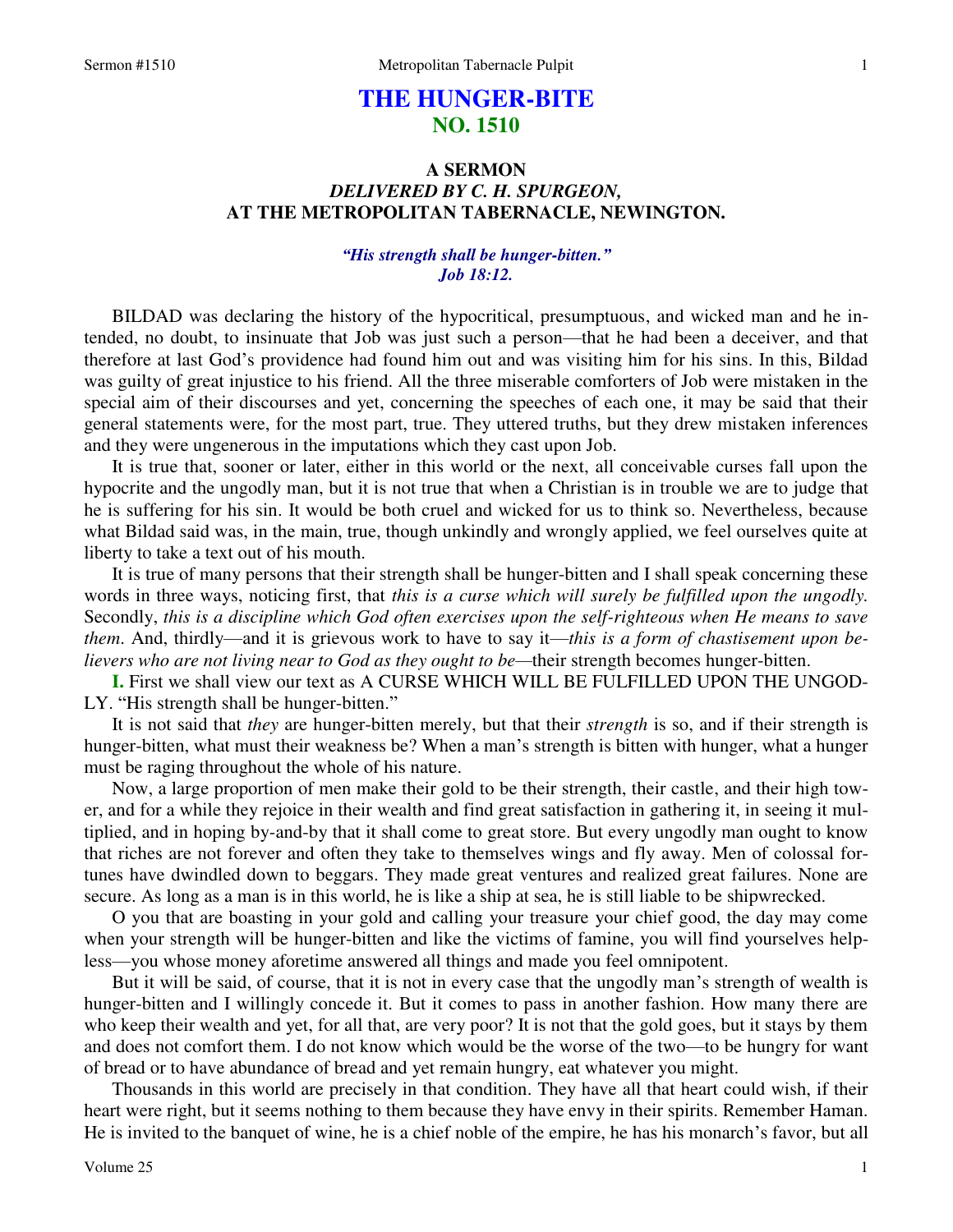that avails him nothing because Mordecai sits in the gate. Envy has cankered his soul and if he were able to mount to the throne of Ahasuerus himself, it would make no difference to him—he would be unhappy there—and all because one poor Jew will not bow to him. There are persons going up and down Cheapside every day who are intolerably wretched about a something which they would hardly like to mention to reasonable men. A wretched trifle frets them like a moth in a garment and all the glory of their position is eaten away—their strength is hunger-bitten.

 Where the canker does not happen to be envy, it may come to be a passion akin to it, namely, revenge. Alas, that we should have to talk of revenge as still existing upon this earth after Christ has been here and taught us to pray, "Forgive us our debts as we forgive our debtors." Yet there are ungodly men who even think it right to foster resentments. A word uncourteously spoken, a deed unkindly done, will be laid up and an opportunity sought for retaliation. Or if not, a hope will be cherished that some blight or blow from God may fall upon the offender. And if that offender still bears himself aloft and lives right merrily and makes no recompense for the wrong done, the aggrieved one has eaten out his own heart with chagrin, and the strength of his wealth has been hunger-bitten.

 Where this has not been the case, it has, perhaps, more frequently happened that persons have been afflicted by avarice. Nothing more tends to impoverish a man than being rich. It is a hard thing to find a rich man who enjoys riches. A rich man is a man who has all he wants, and many a man is rich on a few shillings a week. A poor man is a man who does not get what he wants, and people with thousands a year are in that list. In fact, where shall you find such poverty as among those poor rich men?

 The miser is often pictured as afraid to sleep because thieves may break in—he rises at midnight to look over his hoarded treasure. He is afraid lest bonds, securities, mortgages and the like may, after all, turn out to be mere waste paper. He frets and stews and mars his life because he has too great a means of living—such a man may not be very common, but it is an easy thing to find people who have very much and yet are just as careful, just as grasping, just as fretful after more, as if they had but newly started in business and were almost penniless—their strength is hunger-bitten.

 If somebody had told them, "You will one day reach to so many thousand pounds," they would have said, "Ah, if ever I get that amount I shall be perfectly satisfied." They have saved that sum long ago and ten times as much, and now they say, "Ah, you don't know what it is to want money till you have a good portion of it. Now we have so much we must have more. We are up to our necks in the golden stream and we must needs swim where the bottom cannot be touched."

 Poor fools! They have enough water to float them, but they must have enough to drown in. One stick is a capital thing for a lame man, as I know right well, but a thousand sticks would make a terrible load for a man to carry. When anyone has a sufficiency, let him be thankful for so convenient a staff, but if he will not use what he has until he has accumulated much more, the comfort of his substance is gone and his strength is hunger-bitten.

 There are cases in which the hunger-bite does not take a shape which I could well describe. Instances are met with of persons who have made their gold their strength, who are altogether unrestful. Some have thought that their brain was diseased, but it is likely that the disease was lower down and in their hearts. We have known wealthy men who believed themselves to be poor and were haunted with the idea that they should die in the poor house, even when they were worth a million. And others who have quarreled about the division of a farthing, when the loss of ten thousand pounds would have been a flea bite to them. In great substance they have found no substantial rest.

 They have often wished they could be as cheerful as their own menial servants. As they have lolled in their carriage and looked at the rosy cheeks of the urchins in the village, they have coveted their health and felt willing to wear their rags if they could possess their appetites. As they have looked upon poor persons with family loves and domestic joys, and felt that their own joys were few in that direction, they have greatly envied them. It is a great mercy when the worldling is made uneasy in this world—it is a ground for hope that God means to wean him from his idols. But alas, there are some who do not rest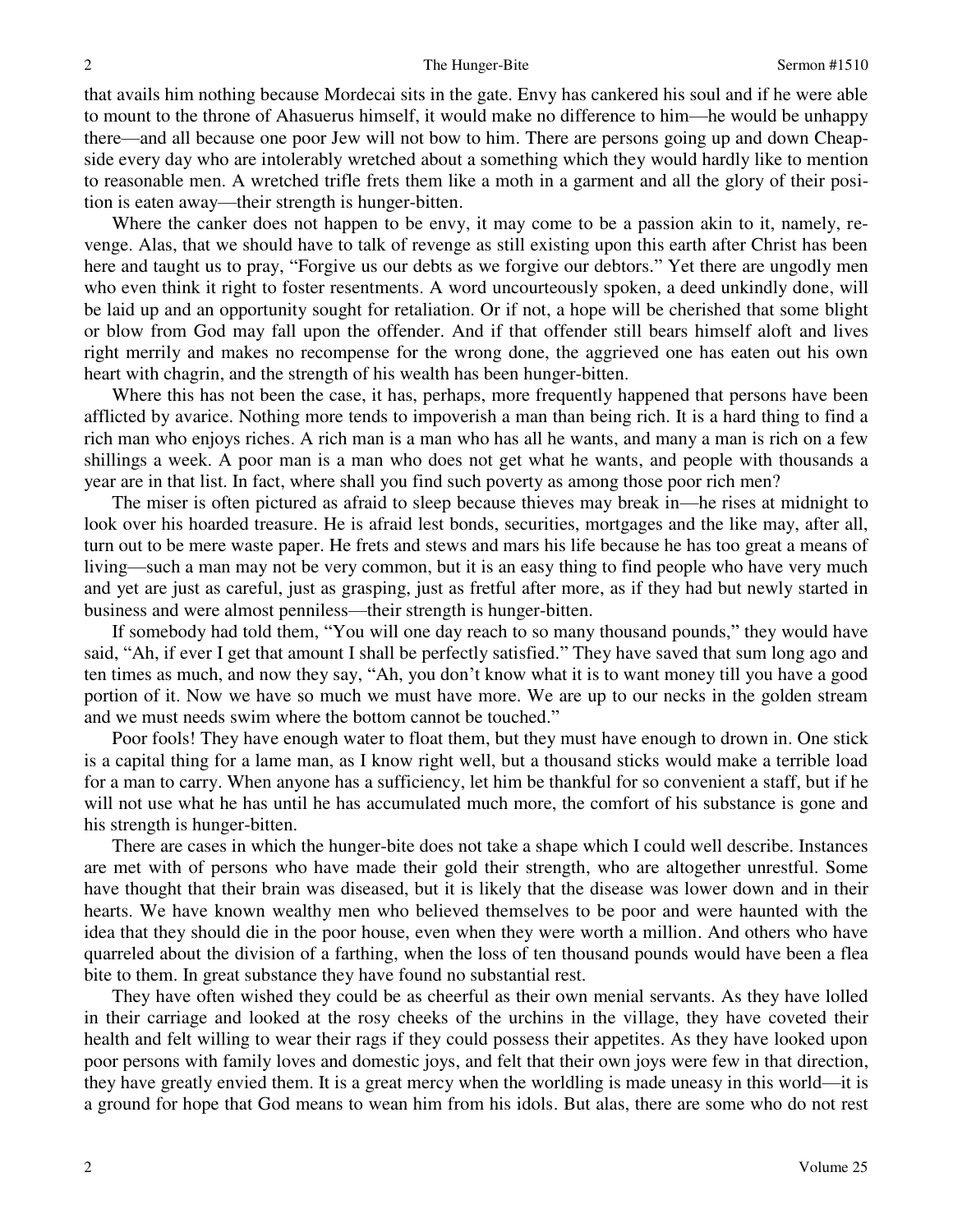*here* and will not rest hereafter. They have no rest in all that God has given them under the sun and yet they will not fly to Him who is the soul's sure repose.

 I need not dwell for another moment upon the failure of the strength which is found in riches. It is the same with all sorts of men who try to find comfort out of Christ and away from God, "Their strength shall be hunger-bitten."

What a melancholy instance of this is Solomon. He had an opportunity to try everything in his quest for the chief good, and he did test everything, so that we need not repeat the experiment. He was the great alchemist who tried to turn all manner of metals into gold, but failed with them all. At one time he was building great palaces and when the building fit was on him, he seemed happy. But when once the gorgeous piles were finished, he said, "Vanity of vanities: all is vanity."

 Then he would take to gardening and to the planting of rare plants and trees, and to the digging of fountains, but when he had done enough of this, he looked upon his orchard and vineyards, and again muttered, "Vanity of vanities: all is vanity."

 Then he thought he would try laughter and madness—the comic side of human life he would test, as well as the useful. So he plunged into all manner of pleasures, and gathered to himself singing men and singing women, and all delights of the flesh, but after he had drank deep of that cup, he said again, "Vanity of vanities: all is vanity."

 Poor Solomon! He had great strength, but his strength was hunger-bitten. He looked here and there, up and down, on the right hand and on the left, and found no bread for his soul. He snatched at shadows and tried to feed himself with bubbles. He was devoured with hunger in the midst of plenty and where the humble people of Israel were blessing the God who satisfied their mouth with good things and renewed their youth like the eagles, poor Solomon was complaining that there was nothing new under the sun and that it was better for a man not to be born than to have lived at all.

 Now remark that if this hunger does not come upon the ungodly man during the former part of his life, it will come to him at the close of it. While we have much to do and our minds are occupied, we may be able to put off thought, but when at last God sends to us that messenger with the bony hand, whose oratory is soul piercing—the dullness of whose eyeless eye darts fire into the soul—then will all human strength be hunger-bitten. When death is left alone with the man, then he perceives that his money bags contain nothing precious, because he must leave them. How now with his broad acres? How now with his large estates? How now with his palatial residence? How now with all that he called dear? How now with his doctor's degree and his learning? How now with his fame and his honor? How now even with his domestic comforts and the joys of life? Hunger-bitten are they all.

 When he comes to die, they cannot help him. The soul that is within him, which he would not allow to speak, now opens its hungry mouth and cries, "You have denied me bread. God, and God alone, could fill me and you have denied me God. And now you feel the hunger which has come upon me and you *must* feel it and feel it, too, forever." Alas, alas, alas, for a man to have spent all his life in earning a disappointment, laboring hard to lose his soul, sweating and straining to lose the race, tugging and toiling to be damned, for that is the case of many a man and that is where the tide drifts with all mankind who seek for lasting good apart from God, and apart from the blood and righteousness of God's dear Son. Of each one of them it shall be said, "His strength shall be hunger-bitten."

 I have said these things mournfully to my own heart. But I would say to any of you who may not be rich, but who are looking for your good in your own little home and the comforts of it—any of you young men who are seeking the great object of life in learning or the like—if you are not living for God, your strength will be hunger-bitten. If you do not "seek first the kingdom of God and his righteousness," whatever you gain and however satisfied you may be for a little while, an awful hunger must ultimately come upon you and you will then lament that you spent your money for that which is not bread and your labor for that which satisfies not.

 **II.** Briefly, in the second place, we shall speak of our text as indicating A KIND OF DISCIPLINE THROUGH WHICH GOD PUTS THE SELF-RIGHTEOUS WHEN HE MEANS TO SAVE THEM.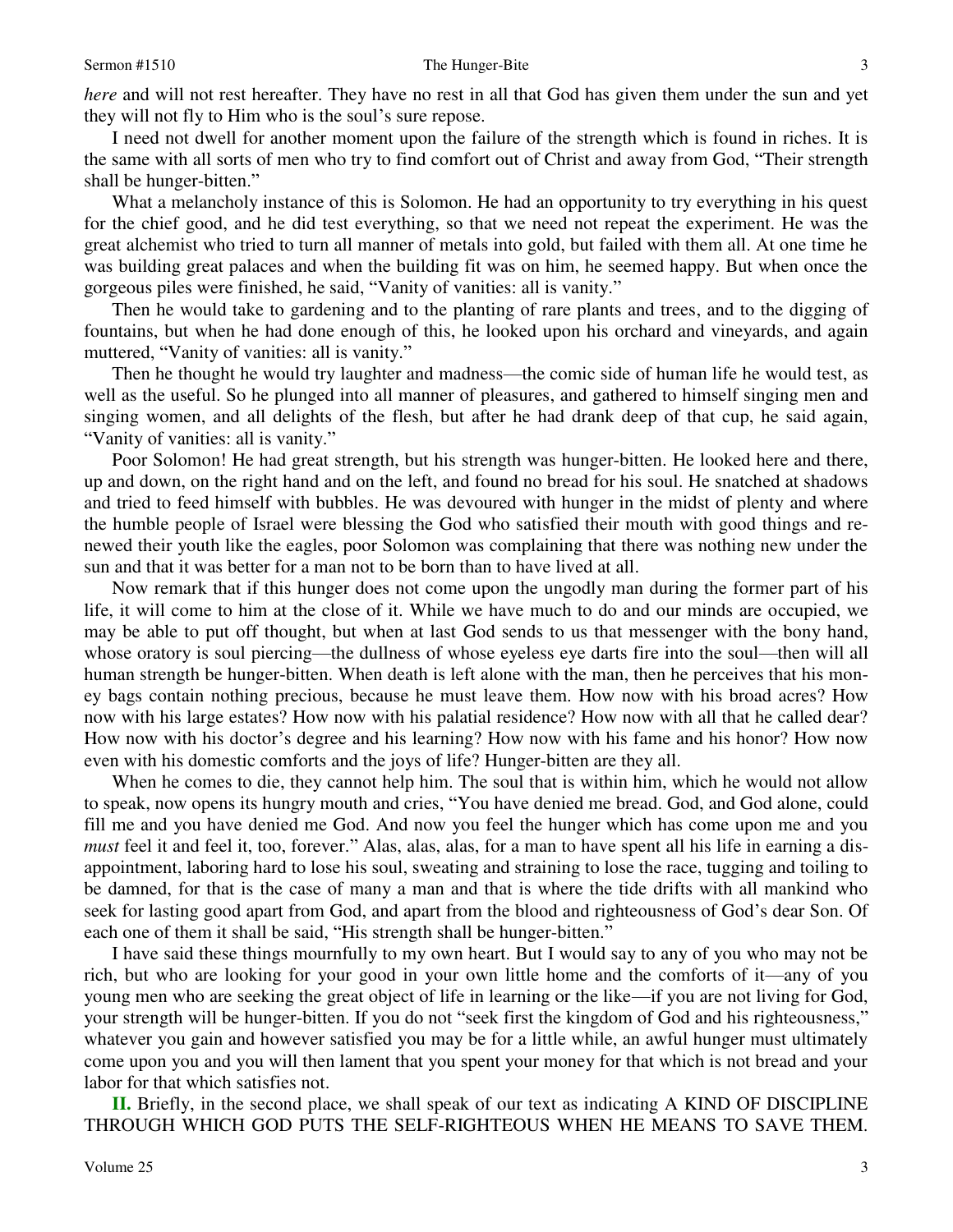Many people are very religious and yet are not saved. They are unsaved because they go about to establish their own righteousness and have not submitted themselves to the righteousness which is of God in Jesus Christ. Now, these persons may for a while be very well satisfied with their own righteousness and if they are not the children of God, they will be satisfied with it for life. Some of them talk in this way, "I don't know that I ever wronged anybody. I have always been honest and honorable in my transactions, and I have brought up my children respectably. I have had a hard fight of it and for all that nobody could say that I ever disgraced my character."

 It is not very long ago that I was driven by a cabman, an aged man, and when I got out of his cab I referred to his age and he remarked upon it himself. I said, "Well, I trust when this life is over you will have a portion in a better world." "Yes, I think so, sir," he said. "I was never drunk, that I know of, in my life. I was always reckoned a civil man, never used bad language, and I go to church *sometimes*." He seemed to be perfectly satisfied and was quite astonished that I did not express my assurance of his safety. His confidence is the common reliance of all classes of Englishmen and though they may not always put it in that shape, yet that is the notion—that by a sort of goodness, a very poor and mangled goodness—men may, after all, enter heaven.

 Now, when God means to save a man, the hunger of the heart comes in and devours all his boasted excellence. Why, a spiritually hungry soul would take fifty years of self-righteousness and swallow them up like a morsel and cry for more. Our goodness is nothing compared with the demands of the law and the necessities of the case. Our fine righteousnesses, how they shrivel up like autumn leaves when the Spirit of God acts as a frost to them. Our virtues are as a meadow in the spring bedecked with golden kingcups, but when the Spirit of God blows upon it, the grass withers and the flower thereof fades, for all flesh is grass, and all the goodliness thereof is as the flower of grass.

 It is a part of the operation of the Holy Ghost to wither all the goodliness of human nature and to destroy all those lovely flowers of natural virtue in which we put such store, cutting them down as with a mower's scythe. In truth, there is none good, no, not one. We are all shut up in unbelief and sin by nature. In the best of natures, sin affects the whole body, "The whole head is sick and the whole heart faint"—and it is a great blessing when the Holy Spirit makes us feel this. Painful is the feeling, but blessed is the result when, once for all, our strength is hunger-bitten.

Ay, and there are some who are very satisfied because, in addition to a commendable life, they have performed certain ceremonies to which they impute great sanctity. There is a theory abroad nowadays which some persons who are not in either the lunatic or the idiot asylum believe, namely, the theory that sacramental performances convey grace. It is wonderful how a rational being can ever think so, but there are persons, who are apparently rational in other things, who believe that the sprinkling of drops of water upon an infant's brow regenerates it, that the eating of bread and the drinking of wine really convey Christ to the soul, and so on, that aqueous applications and materialistic festivities can bring spiritual good to the heart—a monstrous doctrine, worthy of the priests of Baal—but so foolish as to make one doubt his ears when he hears it stated.

 Because they have gone through these operations and have been confirmed and I do not know what besides, many are content. Others who happen to belong to a dissenting community, have passed through the ordeal of joining the church, or have attended class meetings, and have subscribed to the various societies, think that, therefore, they are saved. Heirs of hell will rest content with such outward things, but heirs of heaven never can. Their strength, if they make external religion their strength, will by-and-by be hunger-bitten and they will cry out," My God, my soul pants for You as the hart pants for the water-brooks. I cannot be satisfied with outward forms, I want inward grace and I cannot be content with being told that the grace went with the form. I want to know the grace of God in truth, I pine to feel it, I pine to exhibit it in my own life."

 To be told I was born again when I was a babe will not satisfy *me*. I want to feel the inner life, the new life of God within my spirit. To be told that I did eat Christ when I ate the bread will not content me. My heart longs to know that Christ is really in me the hope of glory and that I am living upon Him.

4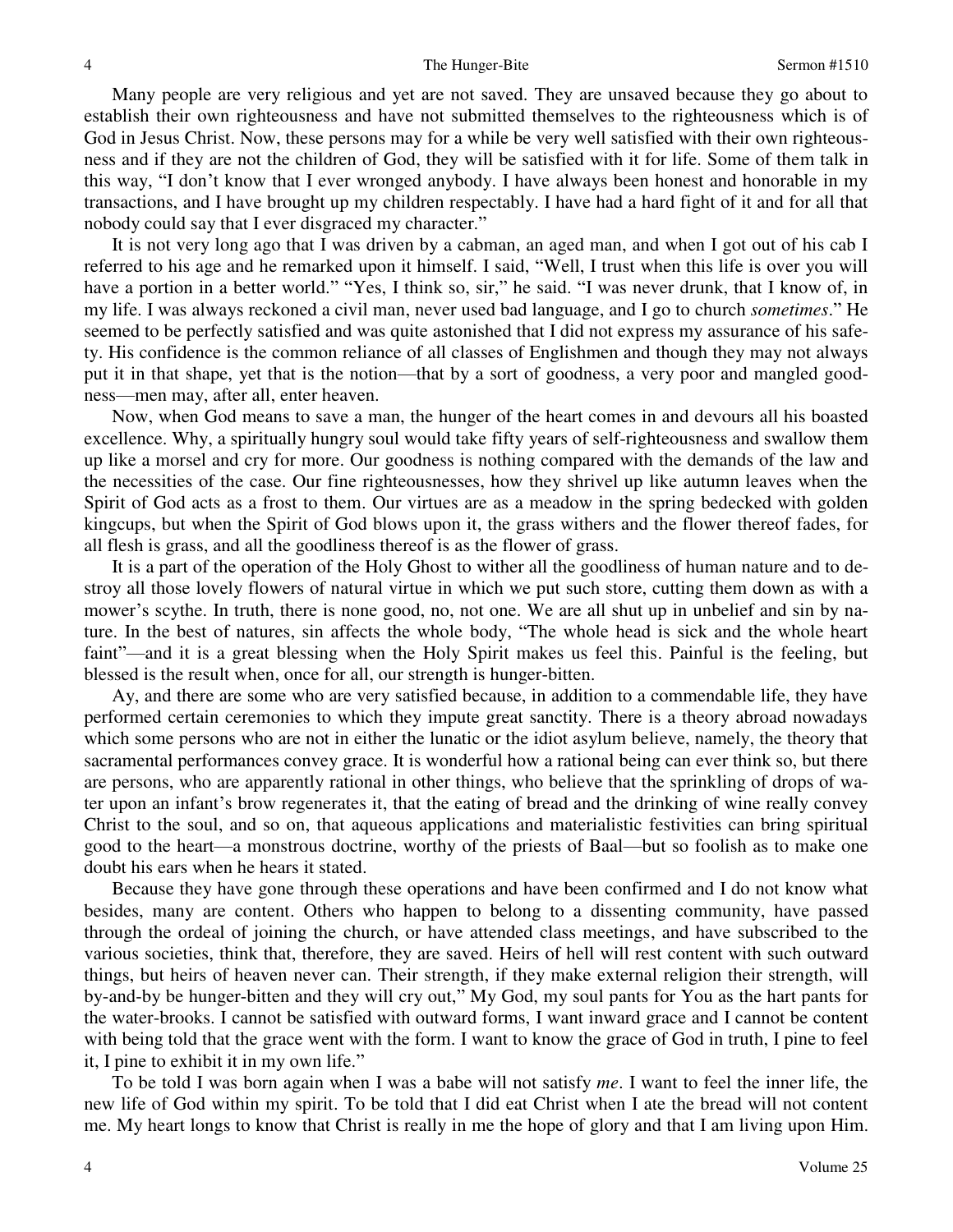#### Sermon #1510 The Hunger-Bite

If I cannot have communion with God and with His dear Son for myself in my very soul, I turn with loathing from every substitute, ritualistic, priestly, or otherwise. Beloved, I would have you flee from every sacrament to the Savior. I would have you fly away from ceremonies to the cross of Christ. There is your only hope. Look to Him by faith—for all the rest without this is but outward and carnal, and can minister no good to your spirit. May your strength be hunger-bitten if you are resting in anything which is external and unspiritual.

 Many a person has known what it is to have this hunger-bite go right through everything he rested in. I once knew what it was to get a little comfort from my prayers before I found the Savior, but when the Spirit of God dealt with me, I saw that my prayers wanted praying over again. I thought I had some sort of repentance and I began to be contented with it, but when the Spirit of God came, I found that my repentance needed to be repented of. I had felt some confidence in my Bible readings and hoped that my regular attendance upon public worship would bring me salvation, but I found that I was after all mocking the Word, for I was reading it, but not believing it, hearing it, but not accepting it. I was increasing my knowledge and my responsibility and yet was not rendering obedience to God.

 Dear soul, if you are resting anywhere short of Christ, may your strength be hunger-bitten. You are at your strongest when you are utter weakness apart from Him. When you rest in Him completely and alone, then is salvation accomplished in you, but not till then. May God in His infinite mercy grant that all your strength apart from Christ may be hunger-bitten and that speedily.

**III.** Lastly, and very earnestly—and perhaps this last part may have more reference to most of you than anything I have said—I believe THERE ARE MANY OF GOD'S SERVANTS WHOSE STRENGTH IS LAMENTABLY HUNGER-BITTEN.

 In this age we are all busy, and through being busy we are apt to neglect the soul-feeding ordinances. I mean the reading of Scripture, the hearing of the Word, meditation upon it, prayer and communion with God. Some of you do not rise as soon as you might in the morning and prayer is hurried over. And too often at eventide you are half-asleep with the many cares of the day and prayer is offered in a slovenly way.

 Nor is this all, for during the day when, if you were as you should be, you would be praying without ceasing, there is this to think of, and that, and the other—and such a pressure of business that prayers are few. How can you pray? You did at one time. You used to get a text of Scripture in the morning and chew it all day, and you used to get much sweetness out of it and your soul grew. But now, instead of a text of Scripture, you have pressing engagements as soon as you are out of bed. You would, now and then, steal into a mid-day prayer meeting, perhaps, or get two or three minutes alone, but you have gradually dropped that habit and you have felt justified in doing so for, "really, time is so precious and there is so much to do in this age of competition."

 Dear friend, I am no judge for you, but let me ask you whether you are not becoming hunger-bitten through not feeding upon the Word of God. Souls cannot be strong without spiritual meat any more than bodies can be well when meals are neglected. There is a good rule I have heard mothers say about children and chickens—"little and often"—and I think it is true with Christians. They need little and often during the day—not a long passage of Scripture, perhaps memory would fail, but a short passage now and a short passage then, and a little prayer here and a little prayer there. It is wonderful how souls grow in that way! Alas! I fear all this is neglected and spiritual strength is hunger-bitten.

 Let us begin from this time forward to give attention to the sustenance of our souls. Let us daily feed upon the Word of God that we may grow thereby, so shall our strength no more be hunger-bitten.

## **END OF VOLUME 25**

## **LETTER FROM MR. SPURGEON**

Dear Friends—I wish you all a Merry Christmas. May your joy be joy in the Lord. I have passed through a furnace of pain and sorrow, but I have reason to believe that my being in a genial climate has